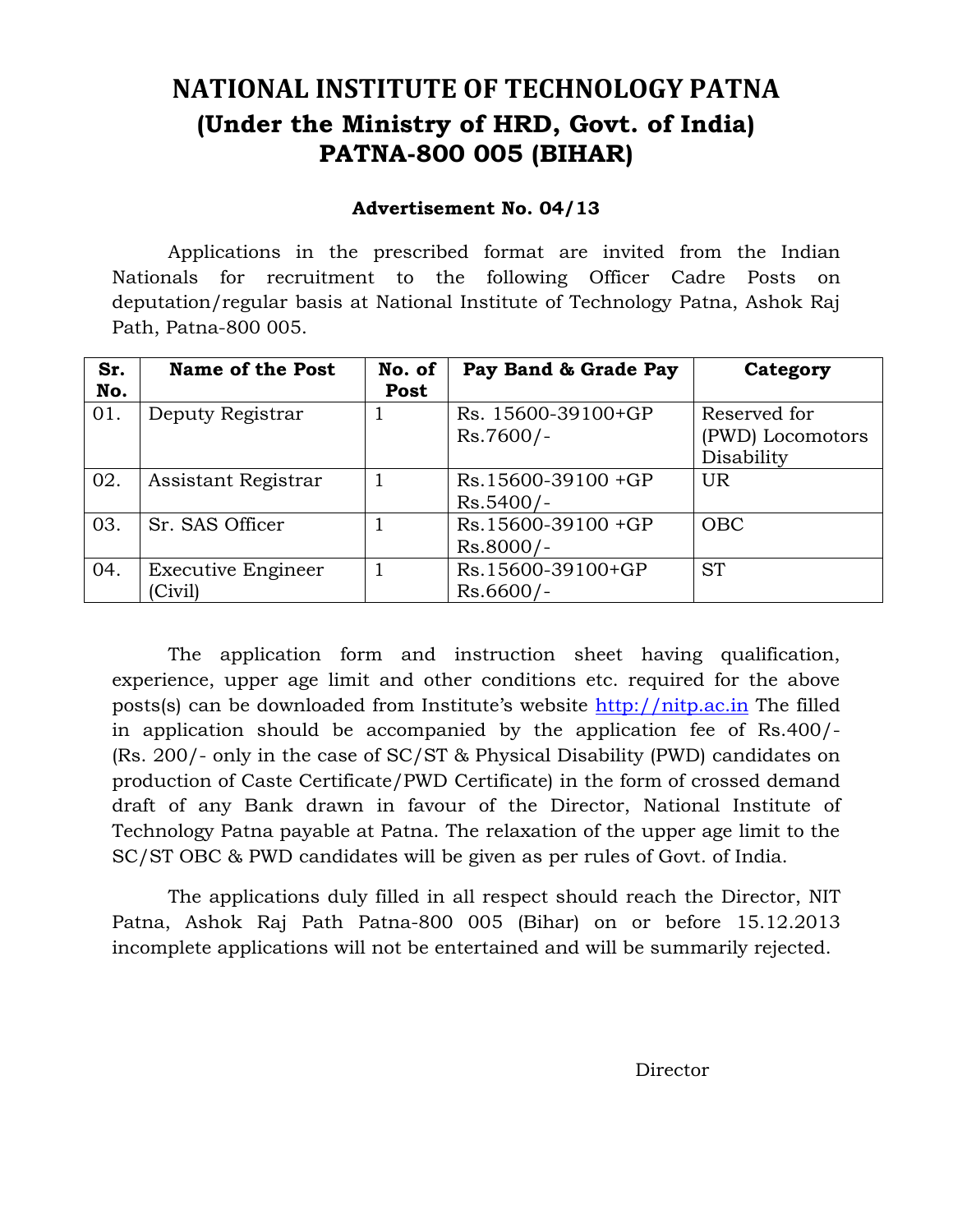# **NATIONAL INSTITUTE OF TECHNOLOGY PATNA**

Phone No:- 0612-2660480 website:-www.nitp.ac.in Fax No.:- 0612-270631 Last date of receipt of Application:- 15.12.2013

> Affix recent passport size photograph

## **APPLICATION FORM FOR OFFICER-CADRE POSTS**

| 1.  | Name of the Post applied for                                                               |      |               |
|-----|--------------------------------------------------------------------------------------------|------|---------------|
| 2.  | Advertisement No.:- 04/13                                                                  |      |               |
| 3.  | Name in Full (In Block Letters)                                                            |      |               |
| 4.  | Father's Name/Husband's Name                                                               |      |               |
| 5.  | Date of Birth                                                                              | Day  | Month<br>Year |
|     | (Attach attested copy of Matriculation<br>Certificates in proof of date of birth)          |      |               |
| 6.  | Age as on 15.12.2013                                                                       | Year | Month<br>Days |
| 7.  | Religion                                                                                   |      |               |
| 8.  | Nationality                                                                                |      |               |
| 9.  | Category (ST/OBC/PWD/UR)<br>(Attach duly attested certificate for<br>the Category claimed) |      |               |
| 10. | Permanent Address with PIN Code                                                            |      |               |
| 11. | Correspondence Address with PIN<br>Code e-mail address & Mobile No.                        |      |               |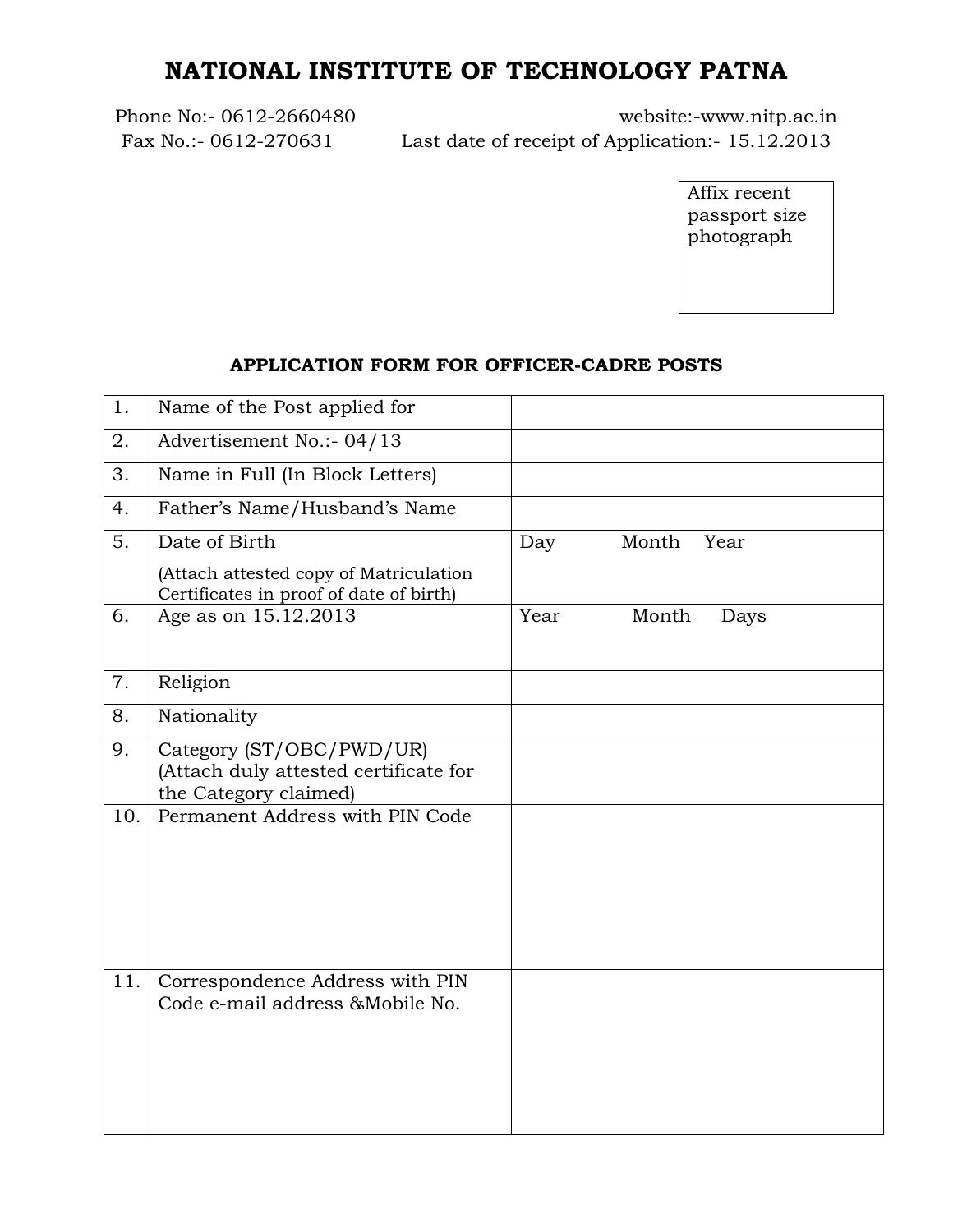12. Academic Qualification :- (Attach attested copies of certificates & Markssheets): Matriculation onwards

| Name of     | Name of         | Name of          | Year of | % of Marks | Remarks |
|-------------|-----------------|------------------|---------|------------|---------|
| Exam passed | School/College/ | Board/University | Passing | obtained   |         |
|             | Institute       |                  |         |            |         |
|             |                 |                  |         |            |         |
|             |                 |                  |         |            |         |
|             |                 |                  |         |            |         |
|             |                 |                  |         |            |         |
|             |                 |                  |         |            |         |
|             |                 |                  |         |            |         |
|             |                 |                  |         |            |         |
|             |                 |                  |         |            |         |
|             |                 |                  |         |            |         |
|             |                 |                  |         |            |         |
|             |                 |                  |         |            |         |
|             |                 |                  |         |            |         |
|             |                 |                  |         |            |         |

## 13. Experience (if any)....................................................................................... (Attach copy of Certificate)

14. Whether employed or not: Yes/No................................... If yes, Details of (Previous/present) Employment in Chronological order:

| Post held | Adhoc/Reg./ | From | To | Total | Scale of | Nature of |
|-----------|-------------|------|----|-------|----------|-----------|
|           | Tem. /      |      |    |       |          | Duties    |
|           | Pmt./Contra |      |    |       | olidated |           |
|           | ct          |      |    |       | Pay      |           |
|           |             |      |    |       |          |           |
|           |             |      |    |       |          |           |
|           |             |      |    |       |          |           |
|           |             |      |    |       |          |           |
|           |             |      |    |       |          |           |
|           |             |      |    |       |          |           |
|           |             |      |    |       |          |           |
|           |             |      |    |       |          | Pay/Cons  |

15. Working Knowledge of Computer.......................Yes/No............................

16. Special Qualification/Experience in Computer Knowledge........................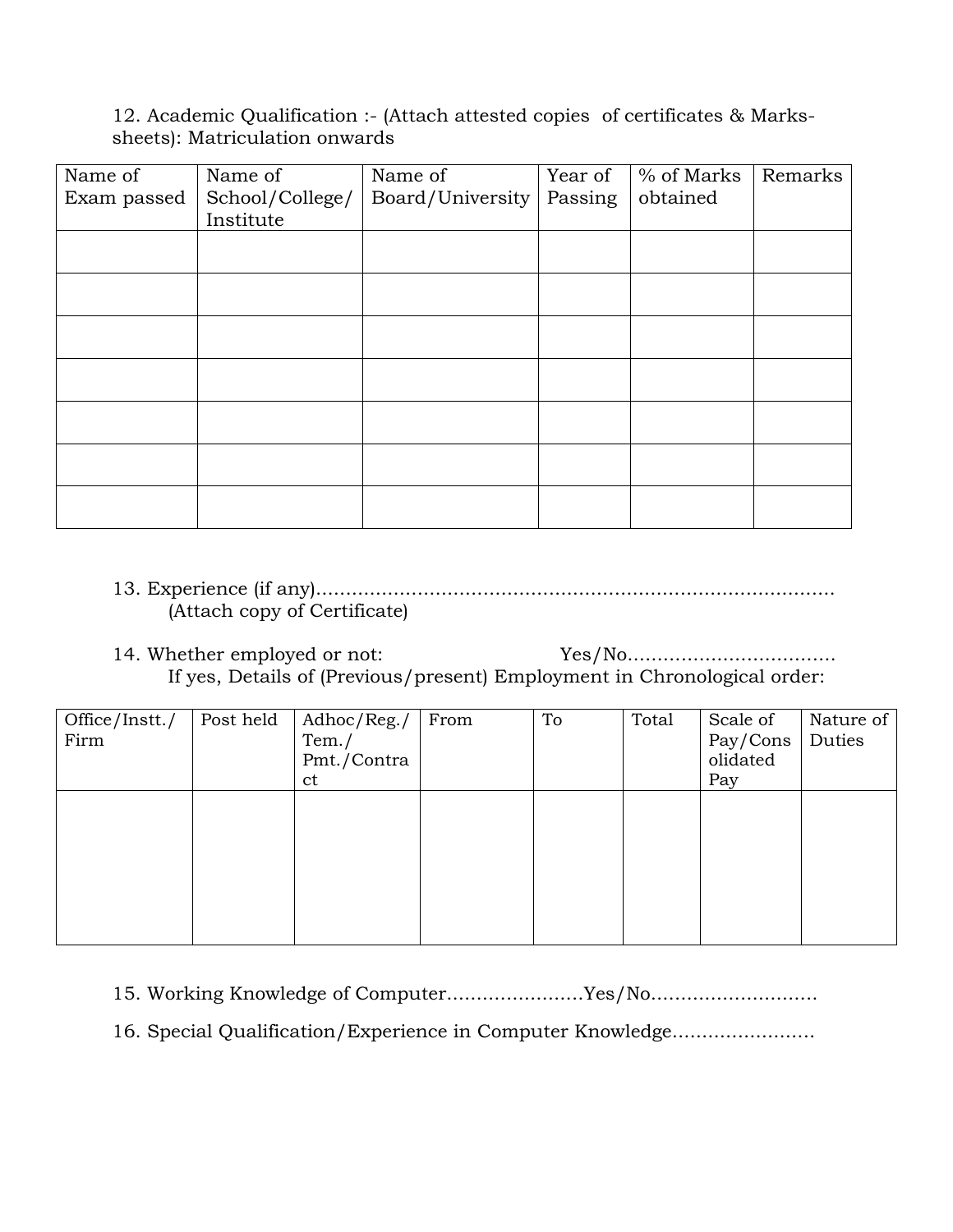17. Designation, Name and Address of two responsible and reputed persons of applicant's area for reference:

18. Bank Draft No...........................Dated.......................for Rs............................... 20. Details of enclosures in support of information mentioned above 

### **Declaration**

I do hereby declare that all statements made in this application are true, complete and correct to the best of my knowledge and belief. I understand that in case any particular information furnished by me is found to be false/incorrect/incomplete, my candidature is liable to be rejected or cancelled and even after appointment, if it is found to be found to be false or incorrect, my services are liable to be terminated without any notice.

Signature of applicant

NO OBJECTION CERTIFICATE TO BE FURNISHED BY THE CANDIDATE WHO IS ALREADY IN EMPLOYMENT, REGULAR/TEMPORARY BASIS.

of the National Institute of Technology Patna against the post advertised by NIT Patna vide advertisement No. 04/13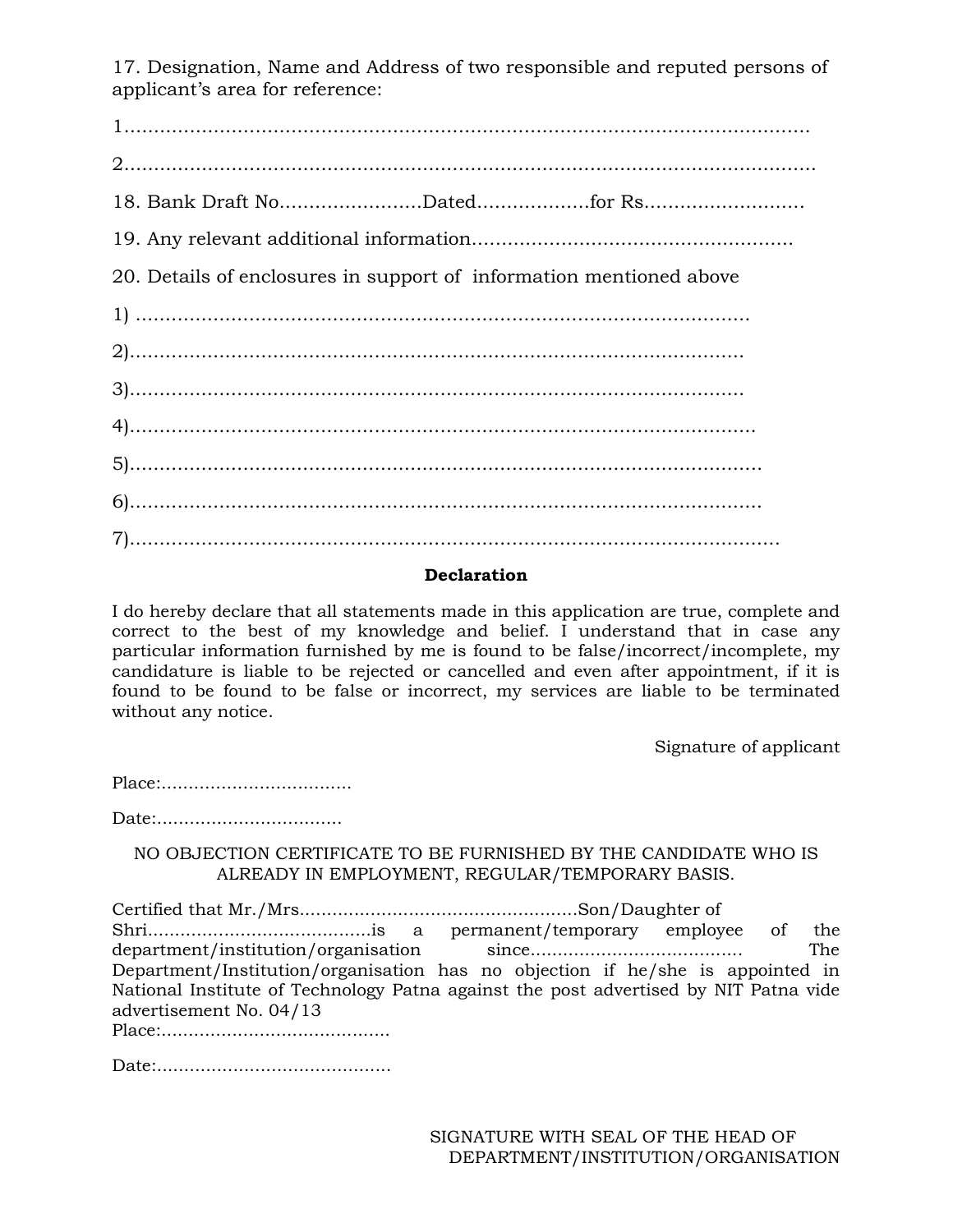## **General Conditions:**

- 1. The candidates are required to apply in the prescribed format with complete information and attachments. Candidates applying for more than one post are required to submit separate application form and fee.
- 2. The applicant will be responsible for the authenticity of submitted information, other documents and photograph.
- 3. Furnishing of any false information and/or suppression/concealment of facts shall lead to rejection/cancellation of selection/recruitment.
- 4. Number and nature of posts shown above may change and vary at the time of selection/recruitment. The Institute reserves the right not to fill any post (s)
- 5. The age limit and qualification/experience etc. for all the posts as on the last date of submission of application forms (i.e.15.12.2013) shall be as per the eligibility criteria.
- 6. Any application without required certificates/testimonials and without ST/OBC/PWD certificate issued by the competent authority is liable to be rejected.
- 7. Mere fulfilment of the required qualifications and experience etc. does not entitle a candidate to be called for interview/selection.
- 8. The Institute reserves the right to restrict the number of candidates for interview to a reasonable limit on the basis of qualifications and experience higher than those prescribed in this advertisement, and as per merit decided by scrutiny committee.
- 9. Besides the basic pay in the applicable pay band of the post, admissible allowances like DA, HRA etc. in accordance with Central Government/ Institute Rules in force from time to time are payable. The employees of the Institute will be entitled to medical benefit for self and family. Leave Travel Concession for self and family as per Central Government Rules will be admissible. New Pension Scheme of Govt. of India is applicable for these recruitments as per institute Rules.
- 10.Candidates employed in Govt./Semi Govt./ any Organization should send their applications through proper channel. In case, the original application routed through proper channel is likely to be delayed, a photocopy of the application should be sent in advance to reach NIT Patna before the prescribed last date. All such candidates are required to produce No Objection Certificate from present employer at the time of interview.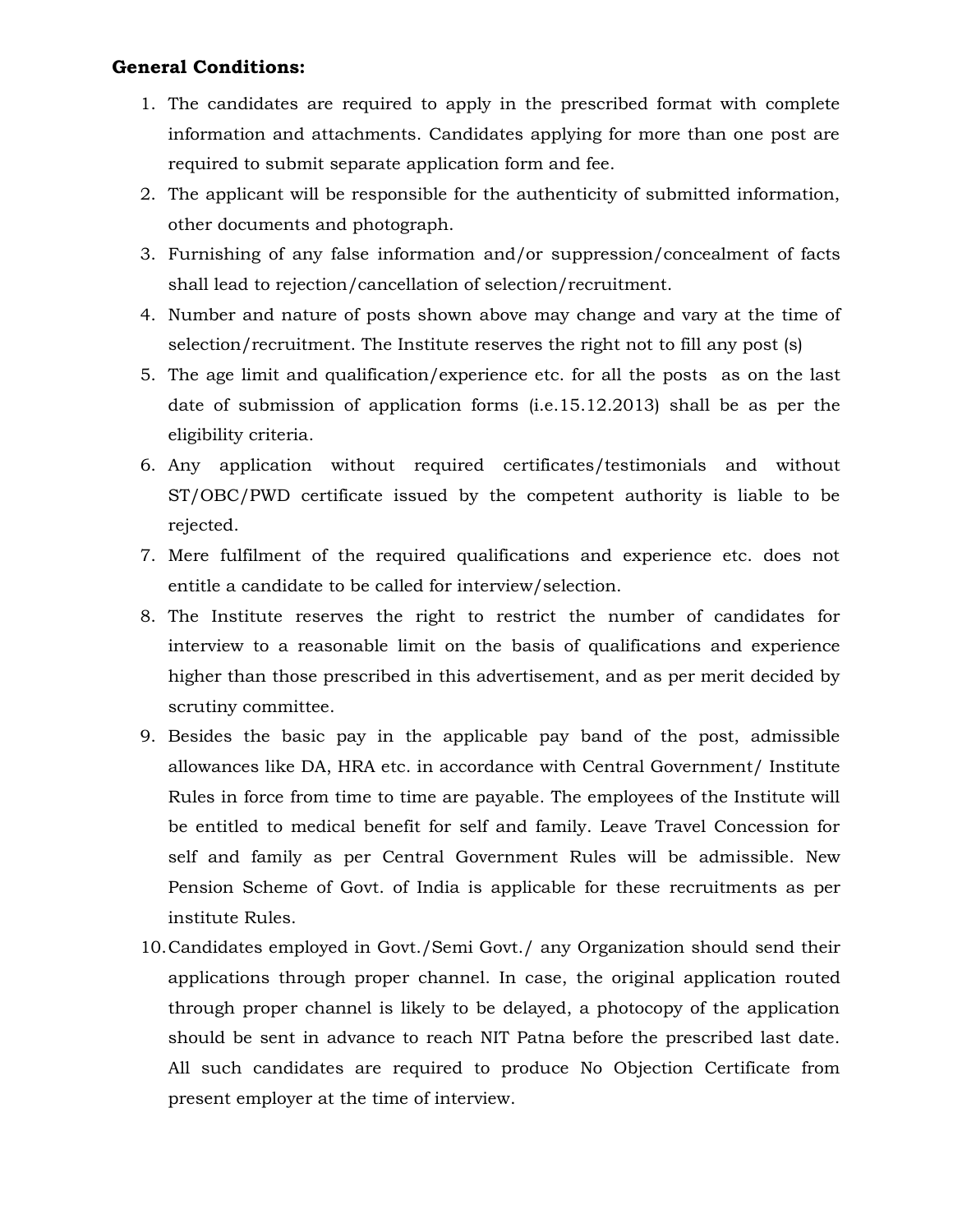- 11.Canvassing in any form will lead to disqualification for the post.
- 12.Applications received after last date (due to postal/courier delays) will not be considered.
- 13.Candidates are requested to bring all relevant certificates and testimonials at the time of interview (original and one set attested copies)
- 14.Applicants have to apply in prescribed format available at Institute website on or before 15.12.2013 by 5.30PM. Incomplete applications and those without supporting documents shall be rejected.
- 15.Selected candidates will have to produce a medical fitness certificate from Civil Surgeon, Patna or Sr. Medical Officer of NIT Patna prior to joining. They should be prepared to join duty within the specified time limit.
- 16.For any updates please visit the Institute website regularly.
- 17.The decision of the selection Committee will be final in the matter of selection.
- 18.The above details regarding qualifications/experience etc. are taken the Uniform Recruitment Rules notified by the MHRD vide letter No. F.33-2/2012- TS.III dated 30.05.2012 However, any modification in the Uniform Recruitment Rules notified by MHRD will be finally applicable.
- 19.Any dispute regarding the recruitment will fall under the jurisdiction of District Courts, Patna/High Court, Patna Bihar
- 20.No correspondence whatsoever will be entertained from the candidates regarding postal or any other delays , conduct of interview and reasons for not being called for interview or selection.

 $Sd$  /-

(Prof. Asok De) Director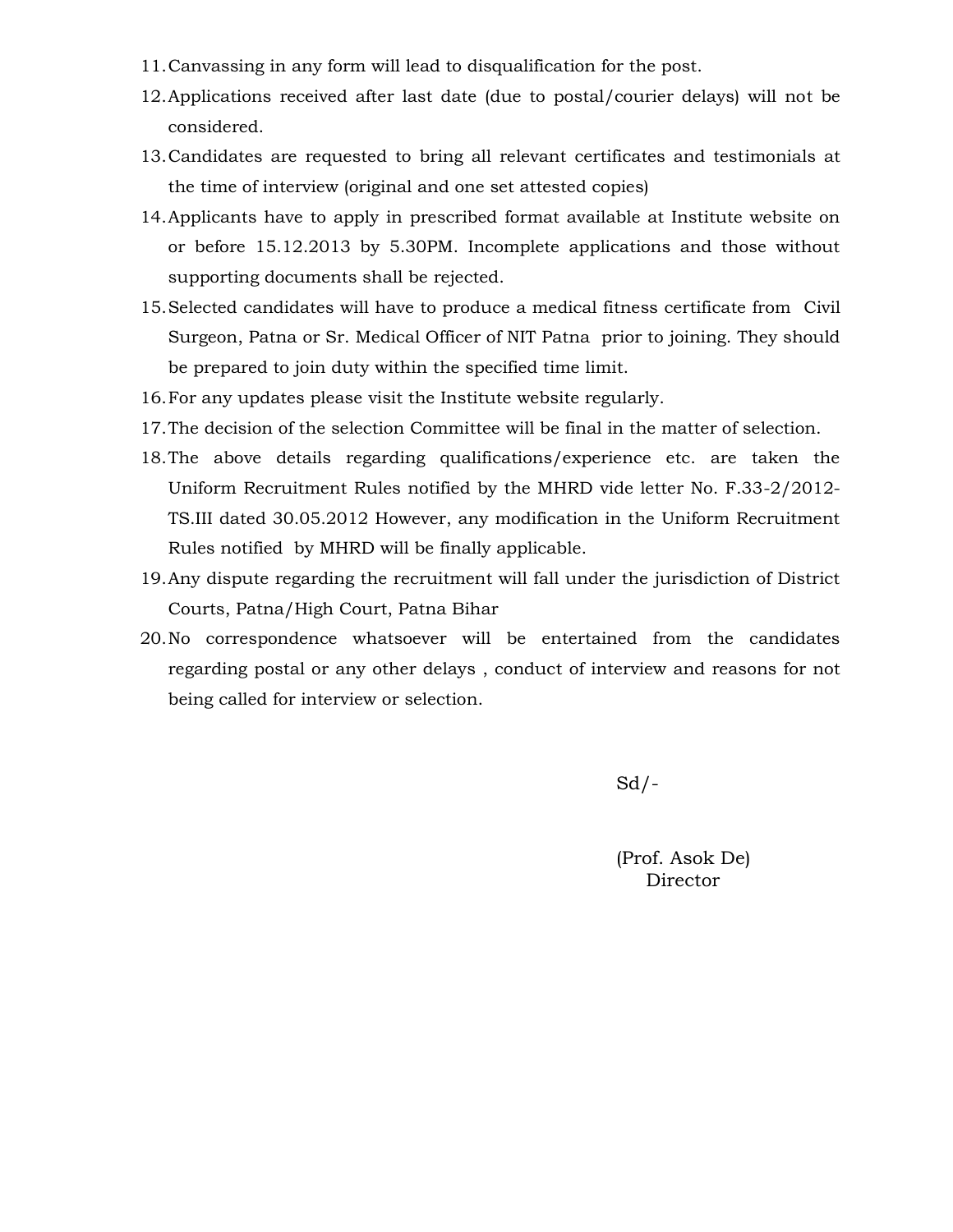#### **Eligibility Criteria for Deputy Registrar**

Classification

Scale of pay (Grade Pay, Band Pay)

Whether Selection Post or non-**Selection Posts** Age limit for direct recruits

**Educational and other** qualifications required for direct recruits

Whether age and educational qualifications prescribed for direct recruits will apply in the case of promotees Period of probation, if any

Method of Recruitment : whether by direct recruitment or by promotion or by deputation or transfer & percentage of the vacancies to be filled by various methods

In case of recruitment, by promotion/ deputation, grades from which promotion/ deputation to be made

If DPC exists, what is its composition Circumstances in which UPSC is to be consulted in making recruitment

 $Group - A$ 

PB-3 (15600 - 39100) with Grade Pay of '7600/-. After eight years of

service as Deputy Registrar with Grade Pay of '7600/- an incumbent

will automatically move to the higher Grade Pay of `8700/- with the same designation.

Selection

Preferably Below 45 years

#### **Essential:**

Masters' degree in any discipline with at least 55% marks or its equivalent Grade 'B' in the UGC 7 point scale from a recognized University / Institute.

#### Experience:

i) 9 years' experience as Assistant Professor in the AGP of `6000/- and above with experience in educational administration, or

ii) Comparable experience in research establishment and/or other institutions of higher education, or

iii) 5 years of administrative experience as Assistant Registrar or equivalent.

#### Desirable

i) Qualification in area of Management / Engineering / Law. ii) Experience in handling computerized administration / legal / financial / establishment matters.

iii) A Chartered or Cost Accountant degree or diploma for the post of Deputy Registrar (Finance and Accounts) or Deputy Registrar (Internal Audit).

Age: No **Educational Qualification: Yes** 

#### 2 years

75% Direct Recruitment 25% on promotion failing which by deputation / contract failing in both by direct recruitment.

#### **Promotion:**

Assistant Registrar with a regular service at least 10 years, with at least

5 years with GP of `6600/-

**Deputation:** 

Officers from the Central / State Government or Institutes of national importance or Universities / University level Institution or PSU / Industry

a) i) holding analogous post or

ii) With at least 5 years' service in posts in the GP pay of `6600/- as per Central Pay Commission or its equivalent and having experience in administration, establishment and accounts matters.

b) Possessing educational qualification as prescribed in Col. 7. As per the provision contained in the NIT Act, 2007, First Statutes and the subsequent Statutes. Not Applicable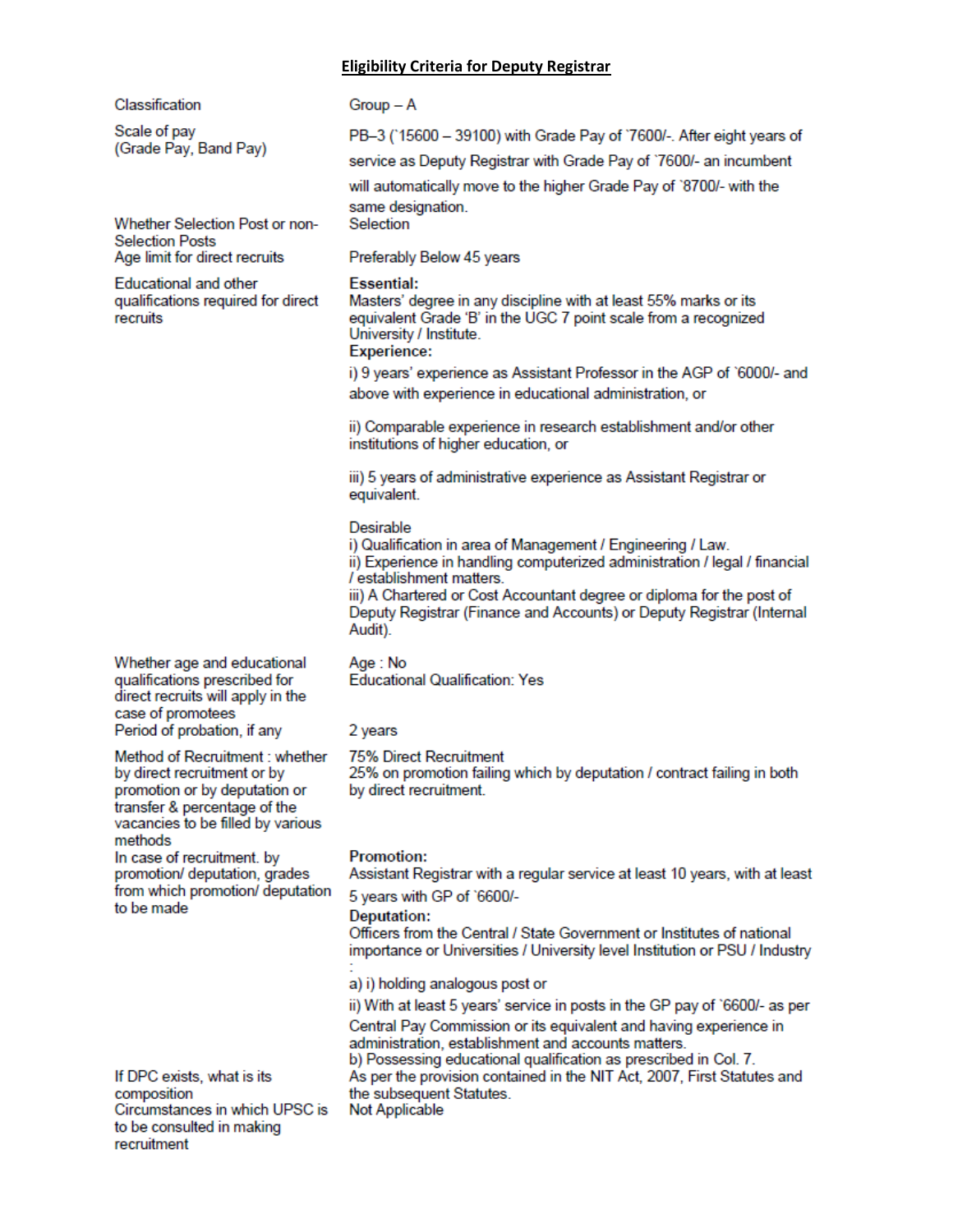#### **Eligibility Criteria for Assistant Registrar**

Classification

Scale of pay (Grade Pay, Band Pay)

Whether Selection Post or non-Selection Posts Age limit for direct recruits

**Educational and other** qualifications required for direct recruits

PB - 3 (15,600 - 39,100) with Grade Pay of '5400/-. After eight

vears of service as Assistant Registrar with GP of `5400/-, an incumbent will be assessed by the DPC for moving to the higher GP of `6600/- with the same designation.

Selection

 $Group - A$ 

Not exceeding 35 years

#### **Essential:**

Masters' degree in any discipline with at least 55% marks or its equivalent Grade 'B' in the UGC 7 point scale from a recognized University / Institute with excellent academic record. 0R

Employees of the institute serving as Superintendent SG-II) or Secretary (Selection Grade II) for at least 6 years at Grade Pay

of `4800/- or higher with Master's degree, and exemplary

performance record. [Age bar not applicable; no relaxation in educational qualifications.]

#### **Desirable**

i) Qualification in area of Management / Engineering / Law. ii) Experience in handling computerized administration / legal / financial / establishment matters.

iii) A Chartered or Cost Accountant degree or diploma for the post of Assistant Registrar (Finance and Accounts).

Whether age and educational qualifications prescribed for direct recruits will apply in the case of promotees Period of probation, if any

Method of Recruitment: whether by direct recruitment or by promotion or by deputation or transfer & percentage of the vacancies to be filled by various methods In case of recruitment, by promotion/ deputation

/transfer, grades from which promotion/ deputation/ transfer to be made

If DPC exists, what is its composition Circumstances in which UPSC is to be consulted in 2 Years

Age: No

75% Direct recruitment, failing which by deputation. 25% by Promotion failing which by deputation/ contract, failing which in both, by direct recruitment.

#### **Promotion:**

From the post of Superintendent (SG-I) or Secretary (SG-I) through prescribed test and interview.

#### **Deputation:**

Officers from the Central/ State Governments or Institute of national importance or Universities / University level Institution or PSU:

a) Holding analogous post, and

Educational qualification: yes

b) Possessing educational qualification and experience as prescribed in Col. 7.

As per the provision contained in the NIT Act, 2007, First Statutes and the subsequent Statutes. Not Applicable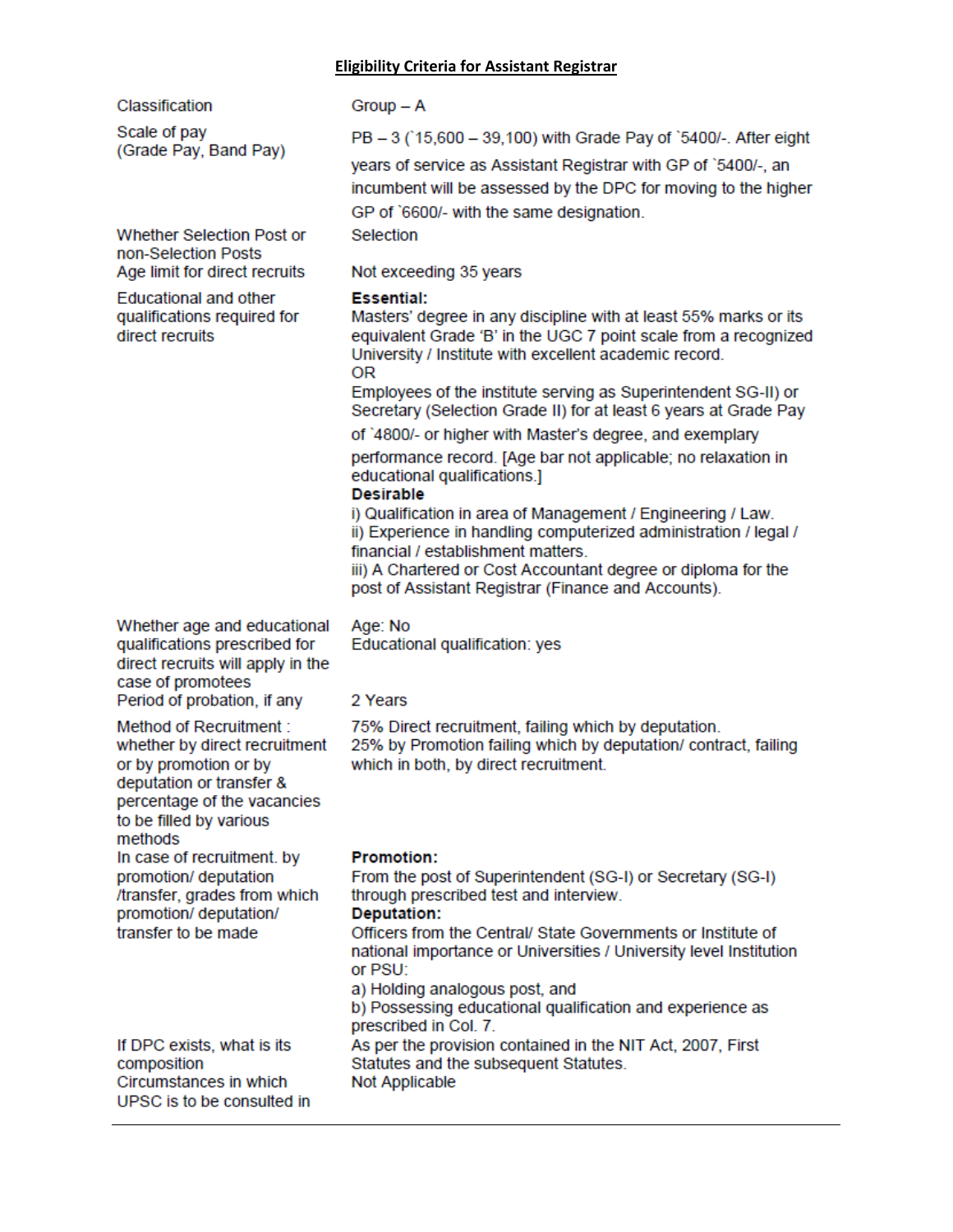#### **Eligibility Criteria for Sr. SAS Officer**

Classification

Scale of pay (Grade Pay, Band Pay)

Whether Selection Post or non-Selection Posts Age limit for direct recruits

**Educational and other** qualifications required for direct recruits

 $Group - A$ 

PB - 3 (15,600 - 39,100/-) with Grade Pay of `8000/-. After Five

years of service as SAS Officer with AGP of `8000/-, an

incumbent will automatically move to the higher GP of `9000/-

with the same designation. Selection

## Not exceeding 45 years

#### **Essential:**

(i) First Class Master's Degree in Physical Education or in Sports Science with at least 60% marks (or equivalent grade in a point scale wherever grading system is followed) with a consistently good academic record;

Record of having represented the University/College at the inter-University/Inter-Collegiate competitions or State and/or national championships:

Qualifying in the national–level test conducted for the purpose by the UGC or any other agency approved by the UGC and passed the physical fitness test conducted in accordance with these regulations.

#### 0R

First Class Master's Degree in Fine Arts or Performing/Visual Arts, Journalism and Mass Communication or First Class Master's degree in Arts or Science or Bachelor's degree in engineering followed by a diploma of at least one year's duration in Fine Arts or Visual / Performing Arts.

ii) Record of strong involvement and proven track record of participating in sports, drama, music, films, painting, photography, journalism, event management or other student / event management activities during college/university studies. iii) Record of organizing such events as student convener or in

#### later part of life. Desirable:

Experience in guiding groups of students in creative activities. **Experience:** 

Relevant experience of 10 years in post as SAS Officer or instruction or equivalent post in University/ Institute of National importance/Central / State Govt. or similar organization having strong involvement and proven track record in organizing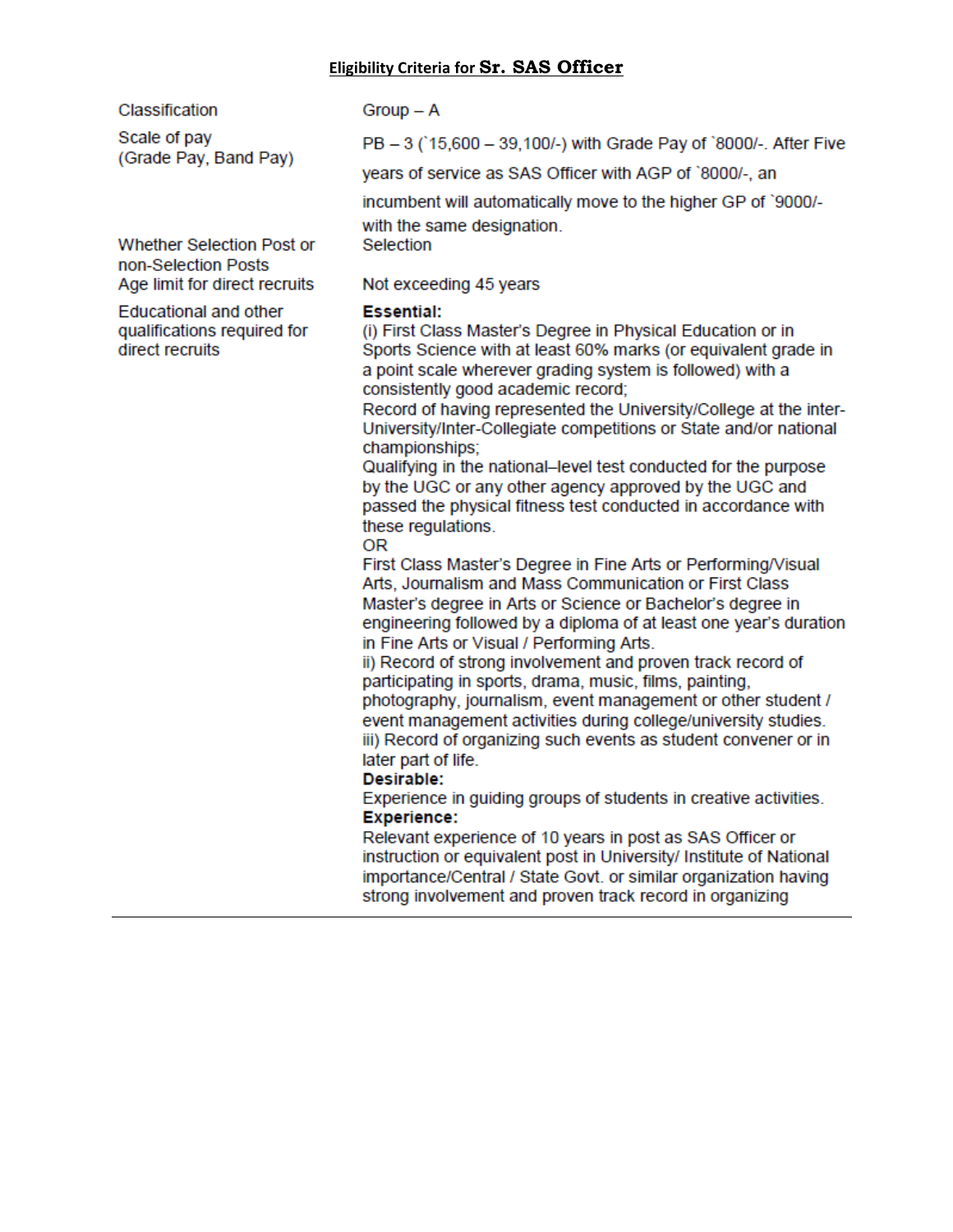teaching sports, drama, music, films, painting, photography, Journalism, event management or other student activities. Whether age and educational Qualification: Yes qualifications prescribed for Age bar: No direct recruits will apply in the case of promotees Period of probation, if any 2 years **Method of Recruitment** 75% Direct recruitment, failing which by deputation. 25% by Promotion failing which by deputation / contract, failing whether by direct recruitment or by promotion or by which in both, by direct recruitment. deputation or transfer & percentage of the vacancies to be filled by various methods In case of recruitment. by **Promotion:** promotion/ deputation SAS Officer with regular service of 10 years, out of which 5 /transfer, grades from which years to be with AGP of `7000.00 or equivalent post. promotion/ deputation/ **Deputation:** transfer to be made Officers from the Central / State Government or Institutes of national importance or Universities / University level Institution or PSU: a) i) holding analogous post or ii) With at least 5 years' service in posts in the AGP of `7000/- or equivalent or 10 years' service with AGP of `6000/- (or GP of '5400/-) as per 6th Central Pay Commission; and b) Possessing educational qualification and experience as prescribed in Col. 7. As per the provision contained in the NIT Act, 2007, First If DPC exists, what is its Statutes and the subsequent Statutes. composition Circumstances in which Not Applicable UPSC is to be consulted in making recruitment